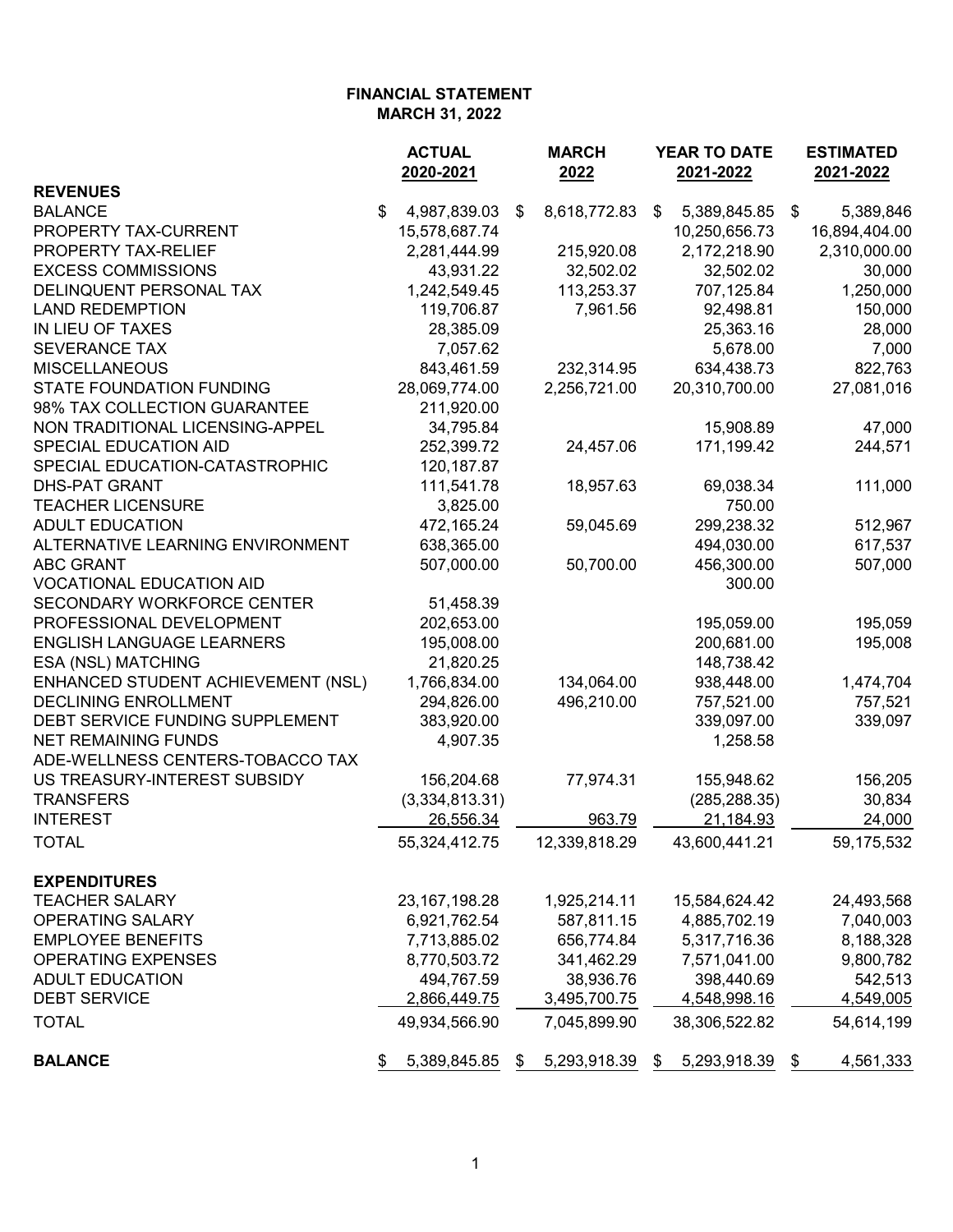|                                                                        | <b>ACTUAL</b><br>2020-2021 | <b>MARCH</b><br>2022 | YEAR TO DATE<br>2021-2022 |                        |    | <b>ESTIMATED</b><br>2021-2022 |  |  |
|------------------------------------------------------------------------|----------------------------|----------------------|---------------------------|------------------------|----|-------------------------------|--|--|
|                                                                        | <b>BUILDING FUND</b>       |                      |                           |                        |    |                               |  |  |
| <b>REVENUES</b>                                                        |                            |                      |                           |                        |    |                               |  |  |
| <b>BALANCE</b>                                                         | \$<br>5,567,998.24         | \$13,036,053.14      | \$                        | 6,391,936.99           | \$ | 6,391,937                     |  |  |
| <b>GOOD FAITH DEPOSIT</b>                                              | 4,907.35                   |                      |                           | 205,100.00             |    |                               |  |  |
| PROCEEDS FROM SALE OF BONDS                                            |                            |                      |                           | 9,798,065.50           |    | 10,000,000                    |  |  |
| <b>ACADEMIC FACILITIES PARTNERSHIP</b><br><b>DEBT SAVINGS TRANSFER</b> | (10,048.82)                |                      |                           |                        |    |                               |  |  |
| NET REMAINING REFUNDING BONDS                                          | (4,907.35)                 |                      |                           |                        |    |                               |  |  |
| <b>INTEREST</b>                                                        | 9,889.06                   | 2,105.22             |                           | 10,490.44              |    | 40,000                        |  |  |
| DONATIONS-TURF/SCOREBOARD                                              | 53,050.00                  |                      |                           | 19,500.00              |    |                               |  |  |
| REFUND PRIOR YEAR EXPENDITURES                                         |                            |                      |                           | 10,124.18              |    |                               |  |  |
| TRANSFER-OPERATING                                                     | 3,183,495.24               |                      |                           |                        |    |                               |  |  |
| <b>TRANSFERS-TURF</b>                                                  | 12,500.00                  |                      |                           |                        |    |                               |  |  |
| <b>TOTAL</b>                                                           | 8,816,883.72               | 13,038,158.36        |                           | 16,435,217.11          |    | 16,431,937                    |  |  |
| <b>EXPENDITURES</b>                                                    |                            |                      |                           |                        |    |                               |  |  |
| LAND                                                                   |                            |                      |                           |                        |    |                               |  |  |
| PURCHASED SERVICES                                                     | 501,424.73                 | 139,736.46           |                           | 639,259.46             |    | 30,000                        |  |  |
| <b>EQUIPMENT &amp; FURNITURE</b>                                       | 108,460.69                 | 30,918.75            |                           | 57,354.63              |    | 690,000                       |  |  |
| BUILDINGS-REMODELING                                                   | 705,272.51                 | 28,786.45            |                           | 87,911.05              |    |                               |  |  |
| <b>BUILDINGS-NEW &amp; ADDITIONS</b>                                   | 379,132.86                 | 152,704.12           |                           | 2,033,268.39           |    | 10,000,000                    |  |  |
| RENTAL-EQUIPMENT & VEHICLES                                            |                            |                      |                           | 11,275.83              |    |                               |  |  |
| FEES<br><b>SUPPLIES</b>                                                | 49,419.00<br>97,741.45     | 760.00<br>5,544.41   |                           | 52,761.09<br>42,372.75 |    | 25,000                        |  |  |
| <b>IMPROVEMENTS</b>                                                    | 583,495.49                 | 997.01               |                           | 832,302.75             |    | 3,297,697                     |  |  |
| <b>TOTAL</b>                                                           | 2,424,946.73               | 359,447.20           |                           | 3,756,505.95           |    | 14,042,697                    |  |  |
|                                                                        |                            |                      |                           |                        |    |                               |  |  |
| <b>BALANCE</b>                                                         | 6,391,936.99               | 12,678,711.16        |                           | 12,678,711.16          |    | 2,389,240.00                  |  |  |
|                                                                        |                            |                      |                           |                        |    |                               |  |  |
| BALANCE                                                                | 3,343,691.39               | 4,072,948.00         |                           | 3,719,658.00           |    | 3,719,658.00                  |  |  |
| INTEREST                                                               | 74,591.60                  |                      |                           | 68,001.65              |    | 51,914.00                     |  |  |
| <b>TRANSFERS</b><br>SINKING FUND PAYMENTS                              | 301,375.01                 |                      |                           | 285,288.35             |    | 301,375.00                    |  |  |
|                                                                        |                            |                      |                           |                        |    |                               |  |  |
| <b>BALANCE</b>                                                         | 3,719,658.00               | 4,072,948.00         |                           | 4,072,948.00           |    | 4,072,947                     |  |  |
|                                                                        |                            |                      |                           |                        |    |                               |  |  |

**TOTAL BUILDING FUND**  $\frac{$10,111,594.99}{$\frac{10,111,594.99}{$\frac{16,751,659.16}{$\frac{16,751,659.16}{$\frac{16,751,659.16}{$\frac{16,751,659.16}{$\frac{16,751,659.16}{$\frac{16,751,659.16}{$\frac{16,751,659.16}{$\frac{16,751,659.16}{$\frac{16,751,659.16}{$\frac{16,751,65$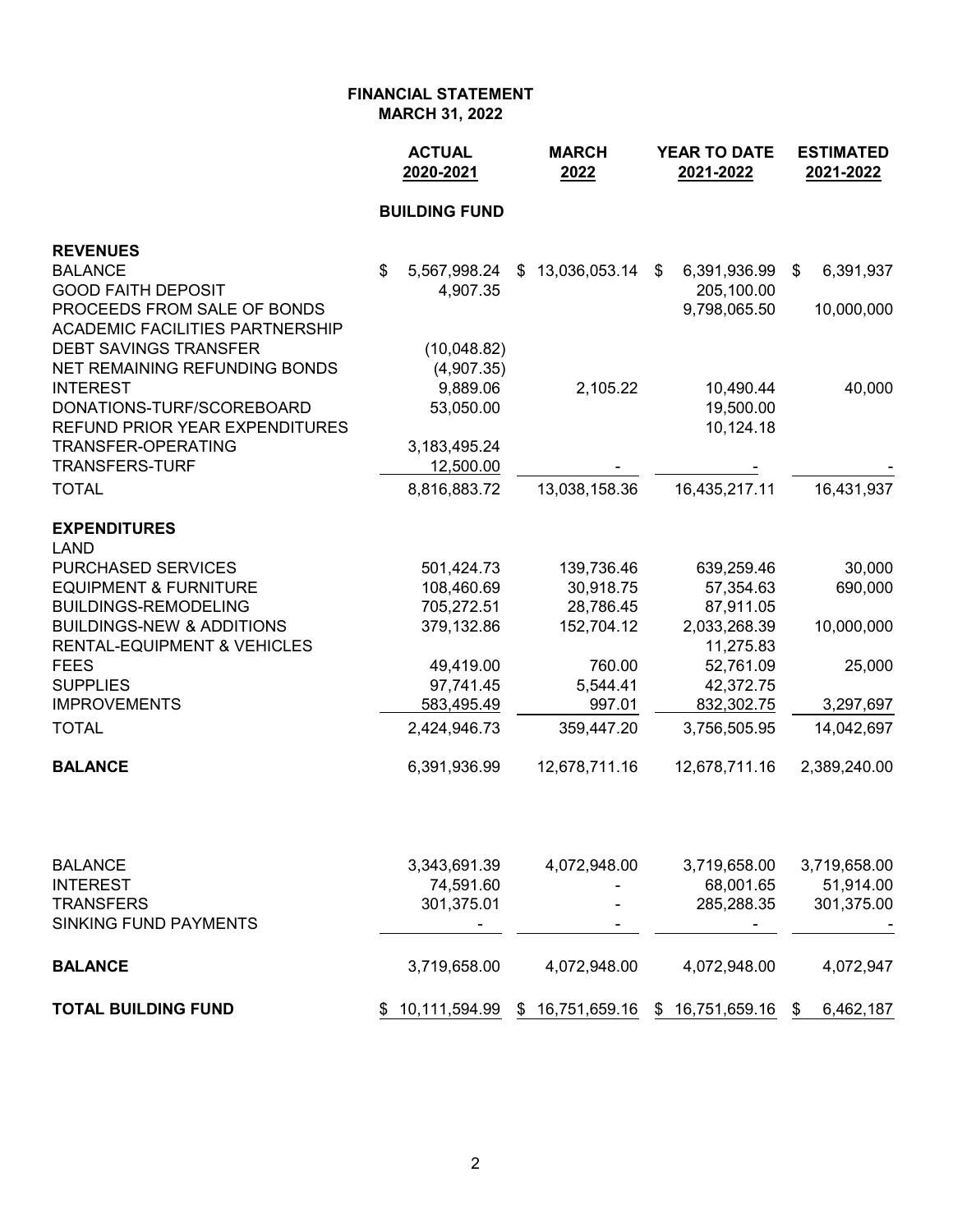|                                                                                                                                                                                                            | <b>ACTUAL</b><br><b>MARCH</b><br>2020-2021<br>2022 |    |                         | <b>YEAR TO DATE</b><br>2021-2022 | <b>ESTIMATED</b><br>2021-2022 |                |
|------------------------------------------------------------------------------------------------------------------------------------------------------------------------------------------------------------|----------------------------------------------------|----|-------------------------|----------------------------------|-------------------------------|----------------|
|                                                                                                                                                                                                            | <b>BUILDING FUND-ADULT EDUCATION</b>               |    |                         |                                  |                               |                |
| <b>REVENUES</b><br><b>BALANCE</b><br><b>GENERAL IMPROVEMENT PAYMENT</b><br><b>REFUND PRIOR YEAR EXPENDITURE</b><br><b>TOTAL</b>                                                                            | \$<br>4,989.10 \$<br>4,989.10                      |    | 4,989.10 \$<br>4,989.10 | 4,989.10 \$<br>4,989.10          |                               | 4,989<br>4,989 |
| <b>EXPENDITURES</b><br>ARCHITECT & ENGINEERS<br><b>PURCHASED SERVICES</b><br><b>LAND &amp; IMPROVEMENTS</b><br><b>BUILDINGS-NEW &amp; ADDITIONS</b><br><b>SUPPLIES</b><br><b>EQUIPMENT</b><br><b>TOTAL</b> |                                                    |    |                         |                                  |                               |                |
| <b>BALANCE</b>                                                                                                                                                                                             | \$<br>4,989.10                                     | \$ | 4,989.10                | \$<br>4,989.10                   | \$                            | 4,989          |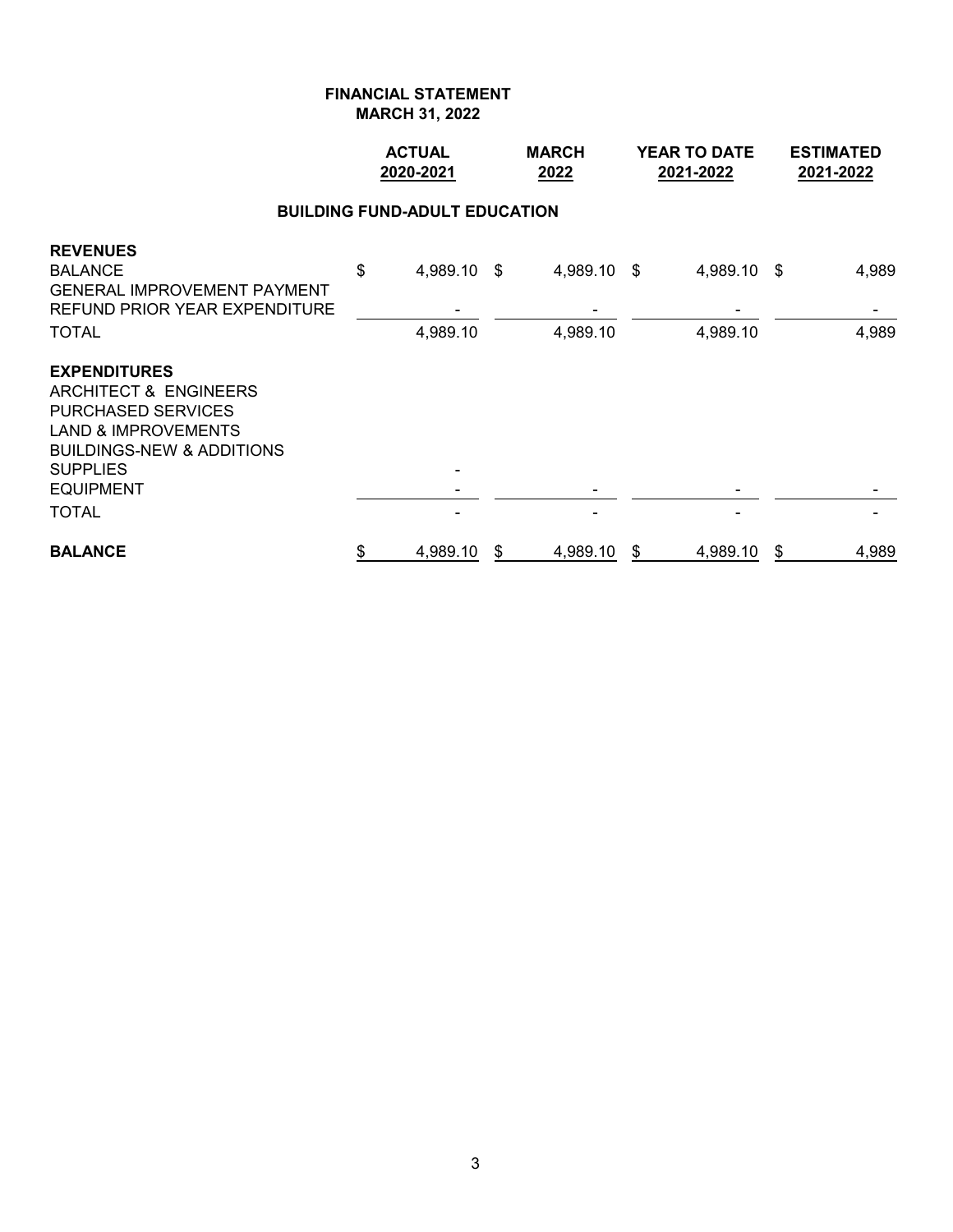|                                           | <b>ACTUAL</b><br>2020-2021 |                         |    | <b>MARCH</b><br>2022 | YEAR TO DATE<br>2021-2022 |                    |    | <b>ESTIMATED</b><br>2021-2022 |  |  |  |  |  |
|-------------------------------------------|----------------------------|-------------------------|----|----------------------|---------------------------|--------------------|----|-------------------------------|--|--|--|--|--|
|                                           |                            | <b>FEDERAL PROGRAMS</b> |    |                      |                           |                    |    |                               |  |  |  |  |  |
| <b>REVENUES</b>                           |                            |                         |    |                      |                           |                    |    |                               |  |  |  |  |  |
| <b>BALANCE</b>                            | \$                         | 79,897.93               | \$ | $(558, 399.24)$ \$   |                           | 82,253.05          | \$ | 82,253                        |  |  |  |  |  |
| TITLE I,                                  |                            | 2,073,824.08            |    |                      |                           | 1,469,289.46       |    | 2,078,813                     |  |  |  |  |  |
| ARKANSAS MEDICAID PROGRAM                 |                            | 160,684.94              |    | 15,490.92            |                           | 94,103.98          |    | 127,175                       |  |  |  |  |  |
| TITLE VI-B,                               |                            | 1,395,999.83            |    | 139,159.49           |                           | 967,109.11         |    | 1,270,569                     |  |  |  |  |  |
| <b>IDEA EARLY CHILDHOOD</b>               |                            | 54,518.48               |    | 5,030.50             |                           | 35,206.86          |    | 59,303                        |  |  |  |  |  |
| <b>ARMAC</b>                              |                            | 337,486.96              |    |                      |                           | 241,213.51         |    | 275,000                       |  |  |  |  |  |
| <b>VOCATIONAL REHABILITATION SERVICES</b> |                            | 4,800.00                |    |                      |                           | 6,400.00           |    |                               |  |  |  |  |  |
| TITLE I, MIGRANT                          |                            | 144,452.67              |    | 6,646.12             |                           | 61,185.04          |    | 104,145                       |  |  |  |  |  |
| <b>TITLE IIA</b>                          |                            | 240,675.90              |    |                      |                           | 275,309.78         |    | 274,564                       |  |  |  |  |  |
| <b>TITLE III</b>                          |                            | 36,998.64               |    | 4,707.22             |                           | 69,099.39          |    | 82,326                        |  |  |  |  |  |
| <b>TITLE IV</b>                           |                            | 128,956.61              |    |                      |                           | 144, 117.24        |    | 144,149                       |  |  |  |  |  |
| ARP SPECIAL ED                            |                            |                         |    |                      |                           | 83,890.05          |    | 314,805                       |  |  |  |  |  |
| DHS CHILD CARE                            |                            | 36,000.00               |    |                      |                           | 12,000.00          |    |                               |  |  |  |  |  |
| ADE COVID EMERGENCY LEAVE                 |                            | 330,512.83              |    |                      |                           |                    |    |                               |  |  |  |  |  |
| <b>CARES ACT ESSER I</b>                  |                            | 1,388,411.58            |    |                      |                           | 0.01               |    |                               |  |  |  |  |  |
| <b>ESSER II</b>                           |                            | 4,212,115.06            |    | 40,824.17            |                           | 1,648,296.97       |    | 2,169,499                     |  |  |  |  |  |
| ARP (ESSER III)                           |                            |                         |    | 524,818.32           |                           | 902,961.67         |    | 14,347,975                    |  |  |  |  |  |
| ARP II HOMELESS                           |                            |                         |    | 233.96               |                           | 233.96             |    |                               |  |  |  |  |  |
| CARES ACT-SCHOOL MEALS                    |                            | 183,495.24              |    |                      |                           |                    |    |                               |  |  |  |  |  |
| <b>ROTC REIMBURSEMENT</b>                 |                            | 35,974.72               |    | 4,345.15             |                           | 20,916.29          |    | 40,351                        |  |  |  |  |  |
| <b>ADULT ED</b>                           |                            | 185,220.87              |    | 35,698.00            |                           | 89,086.99          |    | 200,956                       |  |  |  |  |  |
| <b>TOTAL</b>                              |                            | 11,030,026.34           |    | 218,554.61           |                           | 6,202,673.36       |    | 21,571,882                    |  |  |  |  |  |
| <b>EXPENDITURES</b>                       |                            |                         |    |                      |                           |                    |    |                               |  |  |  |  |  |
| <b>TITLE I</b>                            |                            | 2,443,456.59            |    | 131,350.09           |                           | 1,905,837.74       |    | 2,497,526                     |  |  |  |  |  |
| ARKANSAS MEDICAID PROGRAM                 |                            | 217,907.93              |    | 4,796.82             |                           | 76,883.42          |    | 127,175                       |  |  |  |  |  |
| <b>TITLE VI-B</b>                         |                            | 1,395,999.83            |    | 138,954.69           |                           | 1,056,186.87       |    | 1,270,569                     |  |  |  |  |  |
| <b>IDEA EARLY CHILDHOOD</b>               |                            | 47,434.40               |    | 5,030.50             |                           | 40,237.36          |    | 59,303                        |  |  |  |  |  |
| <b>ARMAC</b>                              |                            | 288,587.00              |    | 25,593.87            |                           | 279,789.40         |    | 346,575                       |  |  |  |  |  |
| <b>VOCATIONAL REHABILITATION SERVICES</b> |                            | 4,799.99                |    |                      |                           | 6,400.00           |    |                               |  |  |  |  |  |
| TITLE I, MIGRANT                          |                            | 144,452.67              |    | 6,646.12             |                           | 67,831.16          |    | 104,145                       |  |  |  |  |  |
| ARP SPECIAL ED                            |                            |                         |    | (2, 114.77)          |                           | 30,828.57          |    | 314,805                       |  |  |  |  |  |
| ADE COVID EMERGENCY LEAVE                 |                            | 330,512.83              |    |                      |                           |                    |    |                               |  |  |  |  |  |
| CARES ACT (ESSER I)                       |                            | 1,395,495.67            |    |                      |                           | 0.01               |    |                               |  |  |  |  |  |
| CARES ACT-SCHOOL MEALS                    |                            | 183,495.24              |    |                      |                           |                    |    |                               |  |  |  |  |  |
| CARES ACT (ESSER II)                      |                            | 4,209,780.75            |    | 5,213.53             |                           | 1,648,505.34       |    | 2,169,499                     |  |  |  |  |  |
| ARP (ESSER III)                           |                            |                         |    | 194,275.88           |                           | 1,151,887.11       |    | 14,347,975                    |  |  |  |  |  |
| ARP II HOMELESS                           |                            |                         |    | 1,104.42             |                           | 1,104.42           |    |                               |  |  |  |  |  |
| ARDH ELC GRANT                            |                            |                         |    | 21,105.79            |                           | 21,105.79          |    |                               |  |  |  |  |  |
| <b>ROTC</b>                               |                            | 35,974.72               |    | 4,021.66             |                           | 30,362.91          |    | 40,351                        |  |  |  |  |  |
| <b>ADULT EDUCATION</b>                    |                            | 187,555.17              |    | 16,044.30            |                           | 151,644.14         |    | 200,956                       |  |  |  |  |  |
| DHS CHILD CARE                            |                            | 25,321.86               |    |                      |                           | 3,114.19           |    | 10,678                        |  |  |  |  |  |
| <b>TITLE III</b>                          |                            | 36,998.64               |    | 4,824.42             |                           | 69,247.64          |    | 82,326                        |  |  |  |  |  |
| <b>TOTAL</b>                              |                            | 10,947,773.29           |    | 556,847.32           |                           | 6,540,966.07       |    | 21,571,882                    |  |  |  |  |  |
| <b>BALANCE</b>                            | \$                         | 82,253.05               | \$ | $(338, 292.71)$ \$   |                           | $(338, 292.71)$ \$ |    |                               |  |  |  |  |  |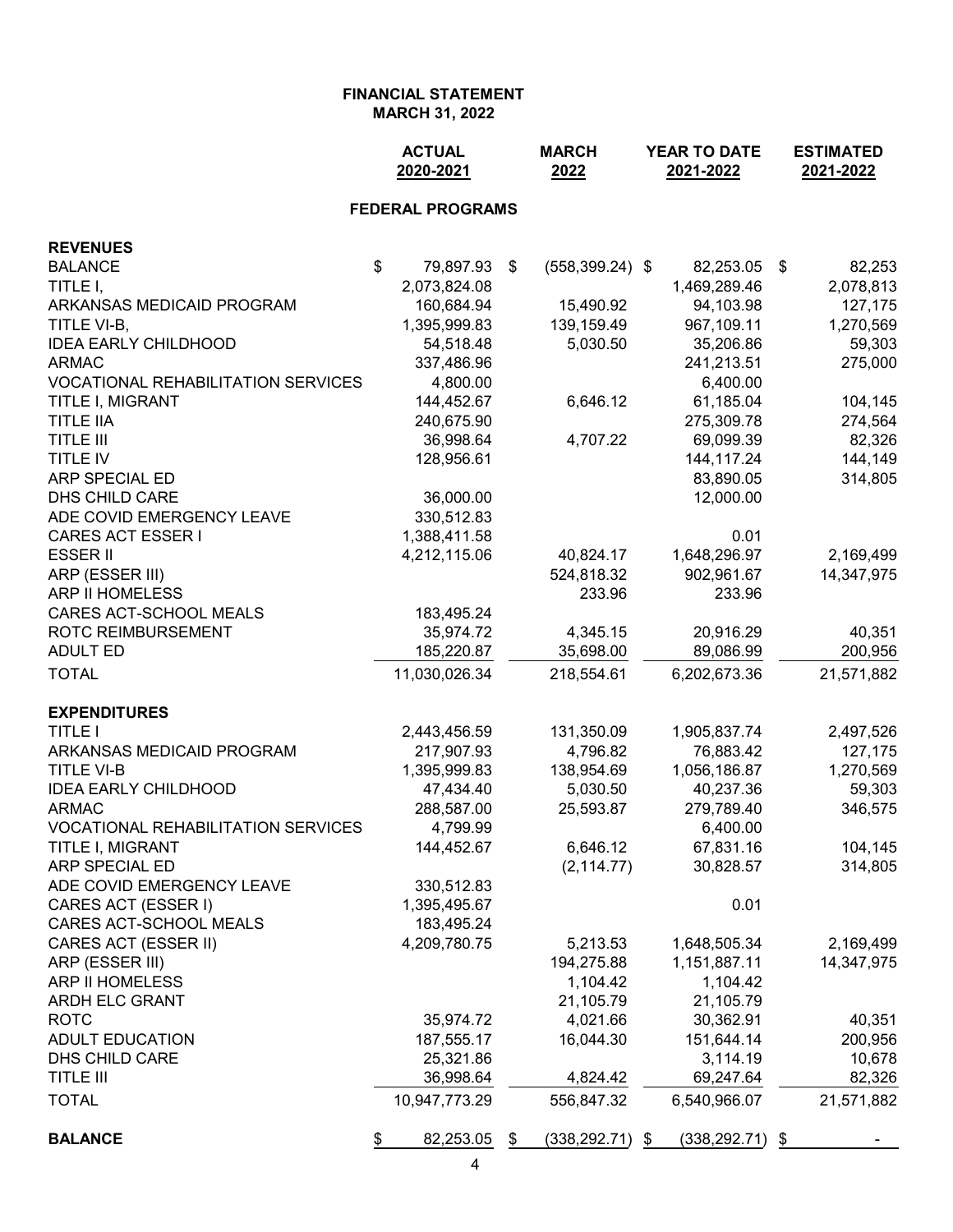|                                                                                                                                                                                            |    | <b>ACTUAL</b><br>2020-2021                                               |    | <b>MARCH</b><br>2022                                                   |    | YEAR TO DATE<br>2021-2022                                                | <b>ESTIMATED</b><br>2021-2022 |                                                                    |  |  |  |  |
|--------------------------------------------------------------------------------------------------------------------------------------------------------------------------------------------|----|--------------------------------------------------------------------------|----|------------------------------------------------------------------------|----|--------------------------------------------------------------------------|-------------------------------|--------------------------------------------------------------------|--|--|--|--|
| <b>SCHOOL LUNCH PROGRAM</b>                                                                                                                                                                |    |                                                                          |    |                                                                        |    |                                                                          |                               |                                                                    |  |  |  |  |
| <b>REVENUES</b><br><b>BALANCE</b><br><b>LUNCH &amp; BREAKFAST SALES</b><br><b>REIMBURSEMENT</b><br><b>LUNCH CHARGES</b><br>CNU EMERGENCY OPERATIONS<br><b>OTHER INCOME</b><br><b>TOTAL</b> | \$ | 646,895.40 \$<br>28,683.39<br>2,407,877.67<br>444,319.82<br>3,527,776.28 |    | 1,031,722.35 \$<br>3,116.35<br>309,368.16<br>12,978.11<br>1,357,184.97 |    | 733,628.55 \$<br>23,896.17<br>2,237,473.89<br>231,903.70<br>3,226,902.31 |                               | 733,629<br>397,000<br>2,400,000<br>160,242<br>346,030<br>4,036,900 |  |  |  |  |
| <b>EXPENDITURES</b><br><b>SALARIES</b><br><b>BENEFITS</b><br><b>FOOD PURCHASES</b><br><b>OTHER EXPENSES</b><br><b>TOTAL</b>                                                                |    | 1,329,988.13<br>375,209.31<br>998,412.26<br>90,538.03<br>2,794,147.73    |    | 117,768.89<br>35,021.88<br>81,532.66<br>8,842.84<br>243,166.27         |    | 925,935.62<br>273,902.59<br>687,234.50<br>225,810.90<br>2,112,883.61     |                               | 1,355,246<br>388,273<br>1,188,002<br>287,242<br>3,218,762          |  |  |  |  |
| <b>BALANCE</b><br><b>TOTAL BALANCES</b>                                                                                                                                                    | \$ | 733,628.55<br><u>16,322,311.54</u>                                       | \$ | 1,114,018.70<br>\$22,826,292.64                                        | \$ | 1,114,018.70<br>\$22,826,292.64                                          |                               | 818,138                                                            |  |  |  |  |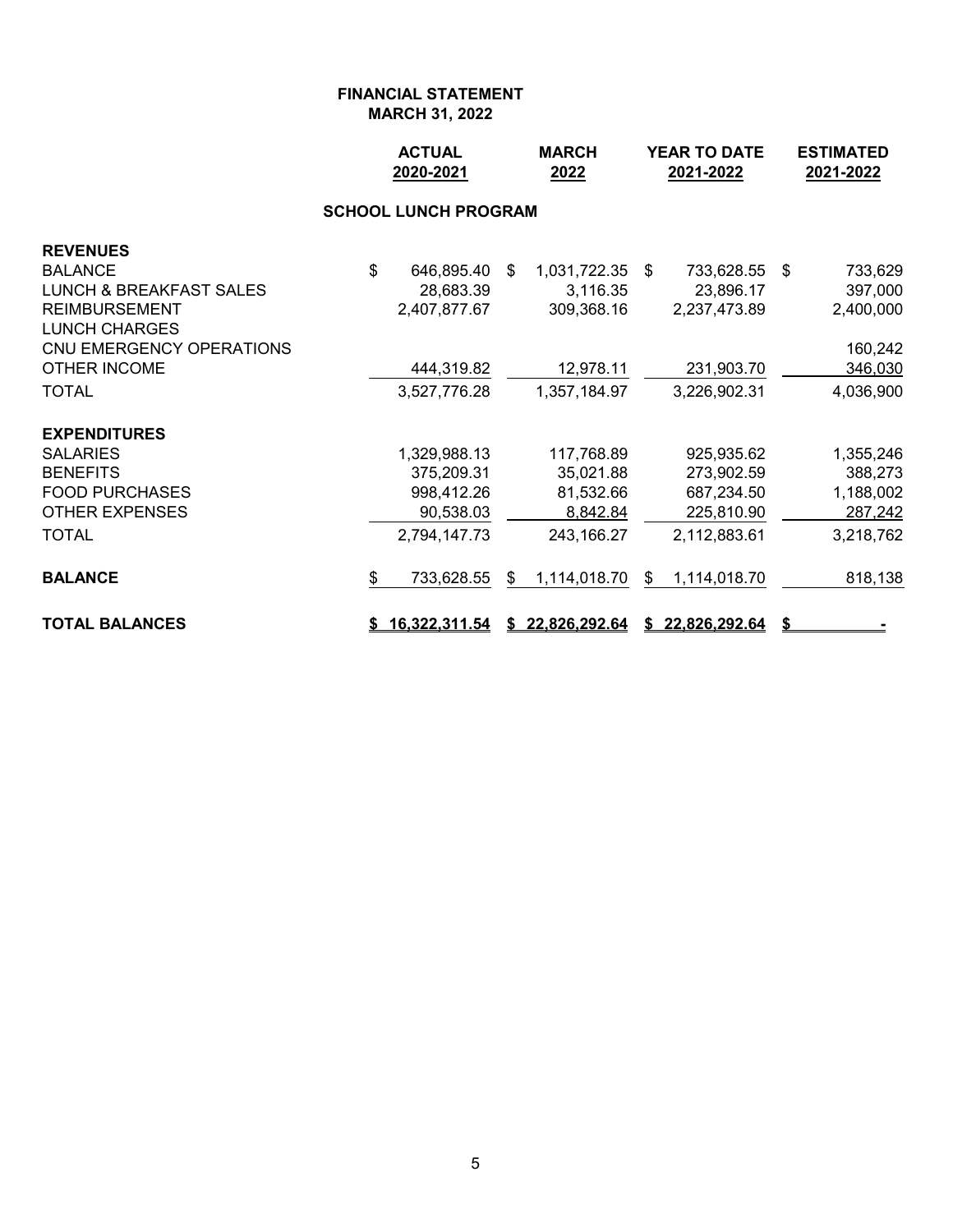|                                 |    | <b>ACTUAL</b><br><b>MARCH</b><br>2020-2021<br>2022 |  |                   |  | YEAR TO DATE<br>2021-2022 | <b>ESTIMATED</b><br>2015-2016 |                         |  |  |  |  |  |
|---------------------------------|----|----------------------------------------------------|--|-------------------|--|---------------------------|-------------------------------|-------------------------|--|--|--|--|--|
| <b>SCHOOL ACTIVITY ACCOUNTS</b> |    |                                                    |  |                   |  |                           |                               |                         |  |  |  |  |  |
| <b>REVENUES</b>                 |    |                                                    |  |                   |  |                           |                               |                         |  |  |  |  |  |
| <b>BALANCE</b>                  | \$ | 571,961.98 \$                                      |  | 760,675.92 \$     |  | 602,689.29                | -\$                           | 519,770                 |  |  |  |  |  |
| <b>ADMISSIONS</b>               |    | 140,983.41                                         |  | 18,777.00         |  | 195,771.63                |                               |                         |  |  |  |  |  |
| <b>SCHOOL SPONSORED SALES</b>   |    | 48,657.10                                          |  | 44,351.99         |  | 111,580.20                |                               |                         |  |  |  |  |  |
| STUDENT SPONSORED SALES         |    | 152,236.74                                         |  | 9,925.11          |  | 213,247.84                |                               |                         |  |  |  |  |  |
| OTHER STUDENT ACTIVITIES        |    | 113,500.61                                         |  | 9,393.98          |  | 122,464.51                |                               |                         |  |  |  |  |  |
| OTHER COMMUNITY SERVICES        |    | 2,140.80                                           |  |                   |  | 5,992.53                  |                               |                         |  |  |  |  |  |
| PRIVATE CONTRIBUTIONS           |    | 100,995.30                                         |  | 12,930.48         |  | 111,382.04                |                               |                         |  |  |  |  |  |
| <b>MISCELLANEOUS</b>            |    | 2,569.18                                           |  | 1,551.45          |  | 3,331.55                  |                               | $\overline{\mathsf{C}}$ |  |  |  |  |  |
| <b>TOTAL</b>                    |    | 1,133,045.12                                       |  | 857,605.93        |  | 1,366,459.59              |                               | 519,770                 |  |  |  |  |  |
| <b>EXPENDITURES</b>             |    |                                                    |  |                   |  |                           |                               |                         |  |  |  |  |  |
| <b>SALARIES</b>                 |    | 14,564.18                                          |  | 10,081.14         |  | 21,204.66                 |                               |                         |  |  |  |  |  |
| <b>BENEFITS</b>                 |    | 3,146.75                                           |  | 2,231.84          |  | 4,697.97                  |                               |                         |  |  |  |  |  |
| <b>PURCHASES SERVICES</b>       |    | 104,115.25                                         |  | 17,058.48         |  | 102,094.06                |                               |                         |  |  |  |  |  |
| <b>SUPPLIES &amp; MATERIALS</b> |    | 376,866.06                                         |  | 40,787.54         |  | 373,427.52                |                               |                         |  |  |  |  |  |
| <b>FIXED ASSETS</b>             |    | 3,396.01                                           |  | 26,775.44         |  | 29,499.87                 |                               |                         |  |  |  |  |  |
| <b>DUES &amp; FEES</b>          |    | 28,267.58                                          |  | 2,205.00          |  | 77,069.02                 |                               | $\overline{\mathsf{C}}$ |  |  |  |  |  |
|                                 |    | 530,355.83                                         |  | 99,139.44         |  | 607,993.10                |                               |                         |  |  |  |  |  |
| <b>BALANCE</b>                  | \$ | 602,689.29                                         |  | <u>758,466.49</u> |  | <u>758,466.49</u>         |                               | 519,770                 |  |  |  |  |  |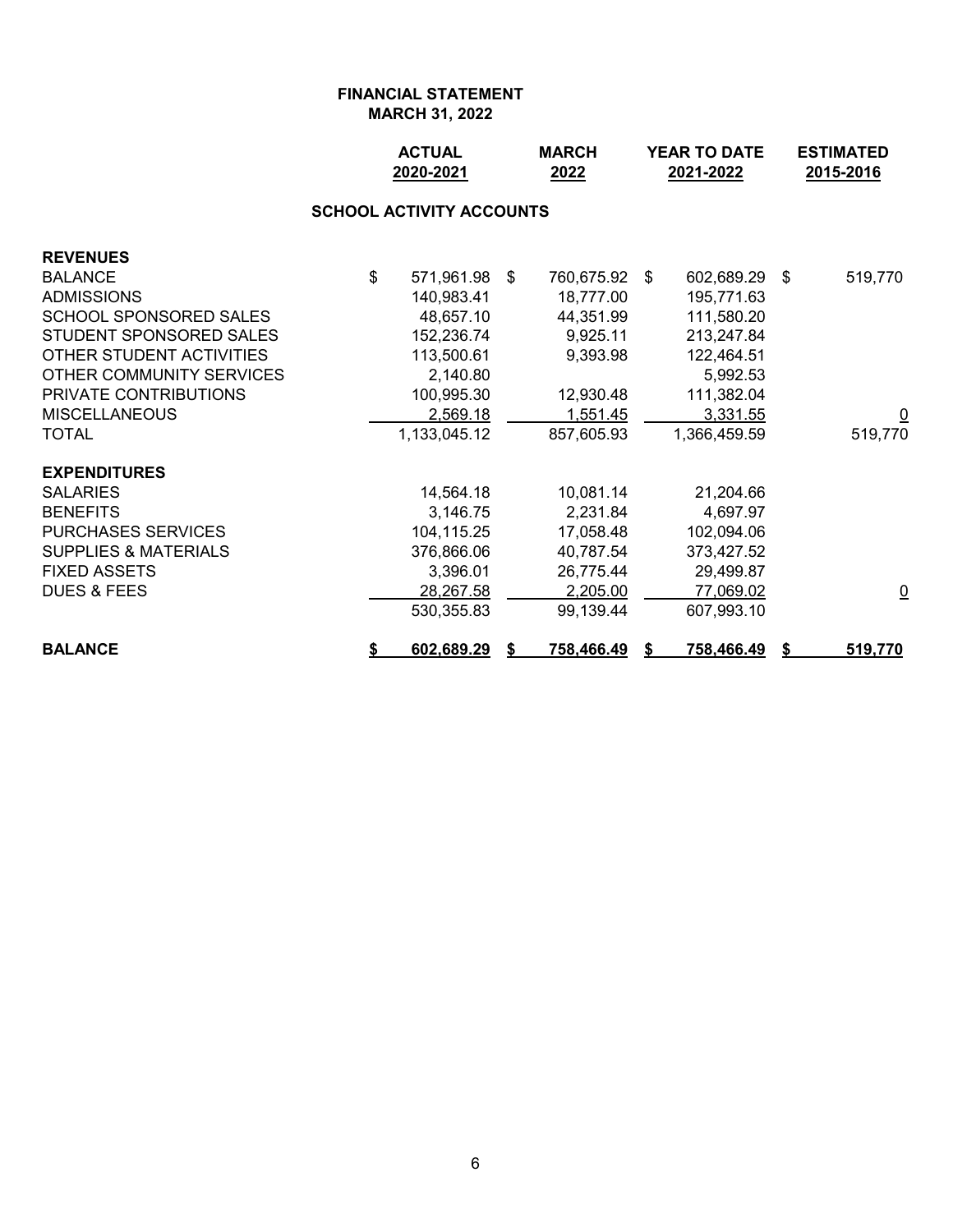### **CITIZENS BANK ACCOUNT BALANCES MARCH 31, 2022**

CHECKING ACCOUNT #0376886401 3 3 3 3 4 5,384,166.92

## **SCHEDULE OF INVESTMENTS MARCH 31, 2022**

| PURCHASED CERTIFICATE OF DEPOSIT 2/04/2022<br>IN THE AMOUNT OF \$3,718,683.34.42 AT A RATE OF .20%<br>MATURING 4/04/2022 | \$3,718,683.34  |
|--------------------------------------------------------------------------------------------------------------------------|-----------------|
| PURCHASED CERTIFICATE OF DEPOSIT 12/01/2021                                                                              |                 |
| IN THE AMOUNT OF \$10,000,000.00 AT A RATE OF .20%                                                                       |                 |
| MATURING 12/01/2022                                                                                                      | 10,004,932.32   |
| <b>TOTAL</b>                                                                                                             | \$13,723,615.66 |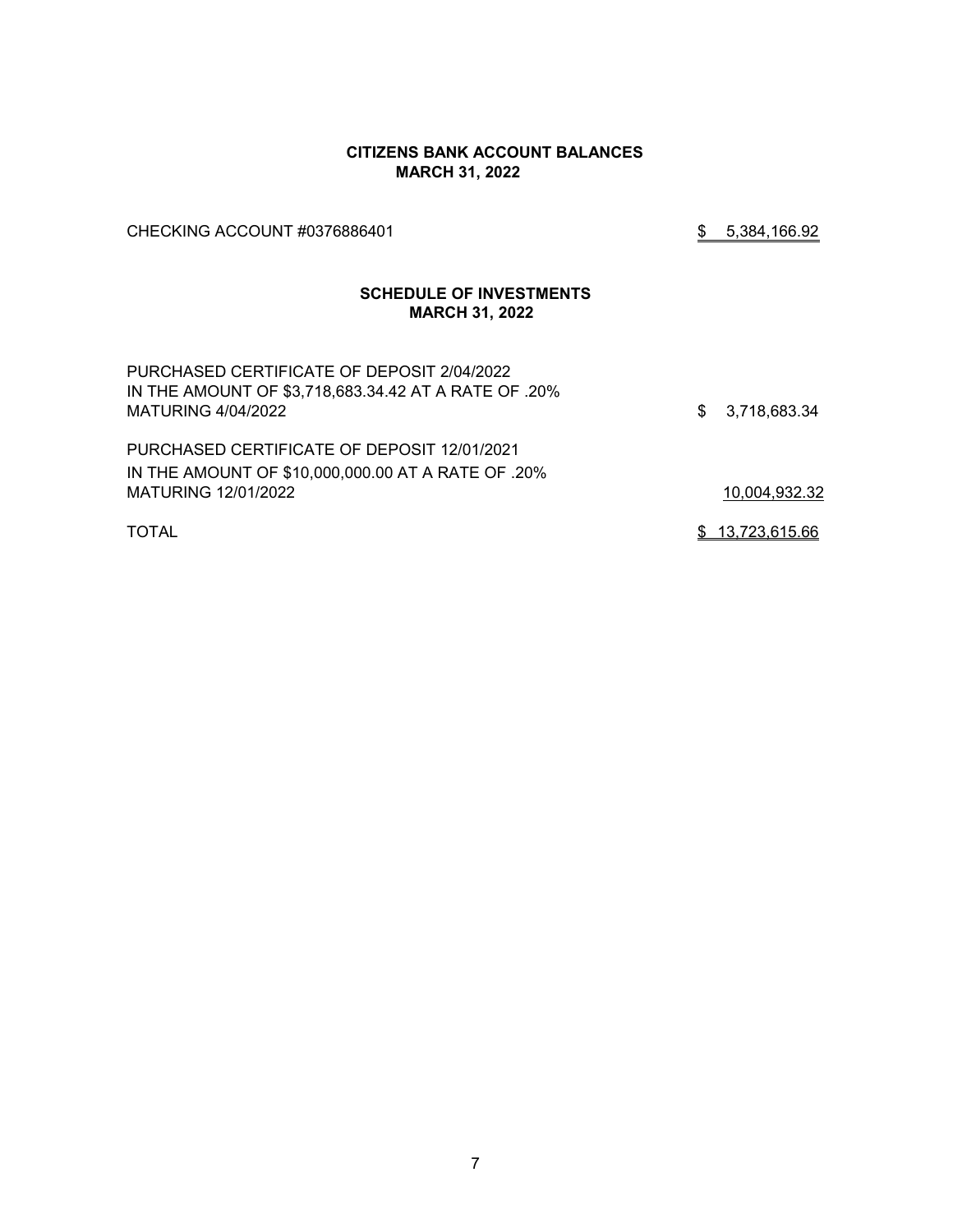# **MISCELLANEOUS INCOME ACCOUNT ANALYSIS MARCH 2022**

| <b>OPERATING FUNDS</b>                               | <b>MARCH</b> | <b>YEAR TO DATE</b> |
|------------------------------------------------------|--------------|---------------------|
| <b>G/T ADVANCED PLACEMENT</b>                        | 10,350.00    | 10,350.00           |
| <b>ARVEST GRANT - BASEBALL</b>                       |              |                     |
| NBC STATE BONUS PASS THRU                            |              |                     |
| ADE COMPUTER SCIENCE BONUS PASS THRU                 |              | 1,224.00            |
| PRIVATE DONATIONS                                    |              | 1,439.00            |
| POINTER PLACE REIMBURSEMENT                          |              | 12,000.00           |
| BASKETBALL REIMBURSE SCORING TABLE                   |              |                     |
| EARLY CARE & EDUCATION GRANT                         |              | 1,104.57            |
| AR SCHOOL RECOGNITION                                |              | 93,450.00           |
| GENERAL IMPROVEMENT FUND GRANT-ADULT ED              |              |                     |
| NEW CTE PROGRAM START UP GRANTS                      |              |                     |
| <b>FACILITIES &amp; TRANSPORTATION REIMBURSEMENT</b> | 0.01         | 3,710.32            |
| THEATER LIVE STREAMING FEES                          |              | 48.23               |
| <b>MASCOT ROYALTIES</b>                              |              | 721.90              |
| <b>HALL OF HONOR</b>                                 |              |                     |
| <b>REIMBURSEMENT FEES</b>                            |              |                     |
| PRIOR YEAR LUNCH CHARGES                             |              |                     |
| <b>GAME &amp; FISH GRANT</b>                         |              | 12,560.00           |
| REFUND PRIOR YEAR EXPENSES                           | 481.02       | 25,092.29           |
| CAREER NEW PROGRAM START UP                          |              |                     |
| EMPLOYEE JURY/SUBPOENA FEES                          | 100.00       | 1,025.00            |
| HANNA OIL-GAS & ROYALTY                              |              |                     |
| STEPHENS PRODUCTION-GAS ROYALTIES                    |              | 121.28              |
| WAELDER OIL & GAS-GAS ROYALTIES                      |              | 22.05               |
| XTO ENERGY-GAS ROYALTY                               |              |                     |
| MERIT ENERGY-GAS ROYALTY                             | 907.92       | 3,544.50            |
| SALE OF FIXED ASSETS & SUPPLIES                      | 11,206.00    | 15,356.00           |
| <b>REBATE</b>                                        |              | 782.84              |
| ATU-REIMBURSEMENT CONCURRENT CREDIT                  | 209,125.00   | 435,458.00          |
| PAYROLL REIMBURSEMENT-TRANSFER                       |              |                     |
| FEDERAL FLOOD CONTROL                                |              | 93.12               |
| FEDERAL MINERAL LEASE                                |              |                     |
| PROPERTY DAMAGES REIMBURSEMENTS                      | 145.00       | 2,340.63            |
| <b>ETS HONORARIUM</b>                                |              |                     |
| <b>USAC E-RATE</b>                                   |              |                     |
| <b>BLUEBIRD WNC445 SPECTRUM LEASE</b>                |              | 13,995.00           |
| <b>PHOTOGRAPHY</b>                                   |              |                     |
| <b>TOTAL</b><br>\$                                   | 232,314.95   | \$<br>634,438.73    |